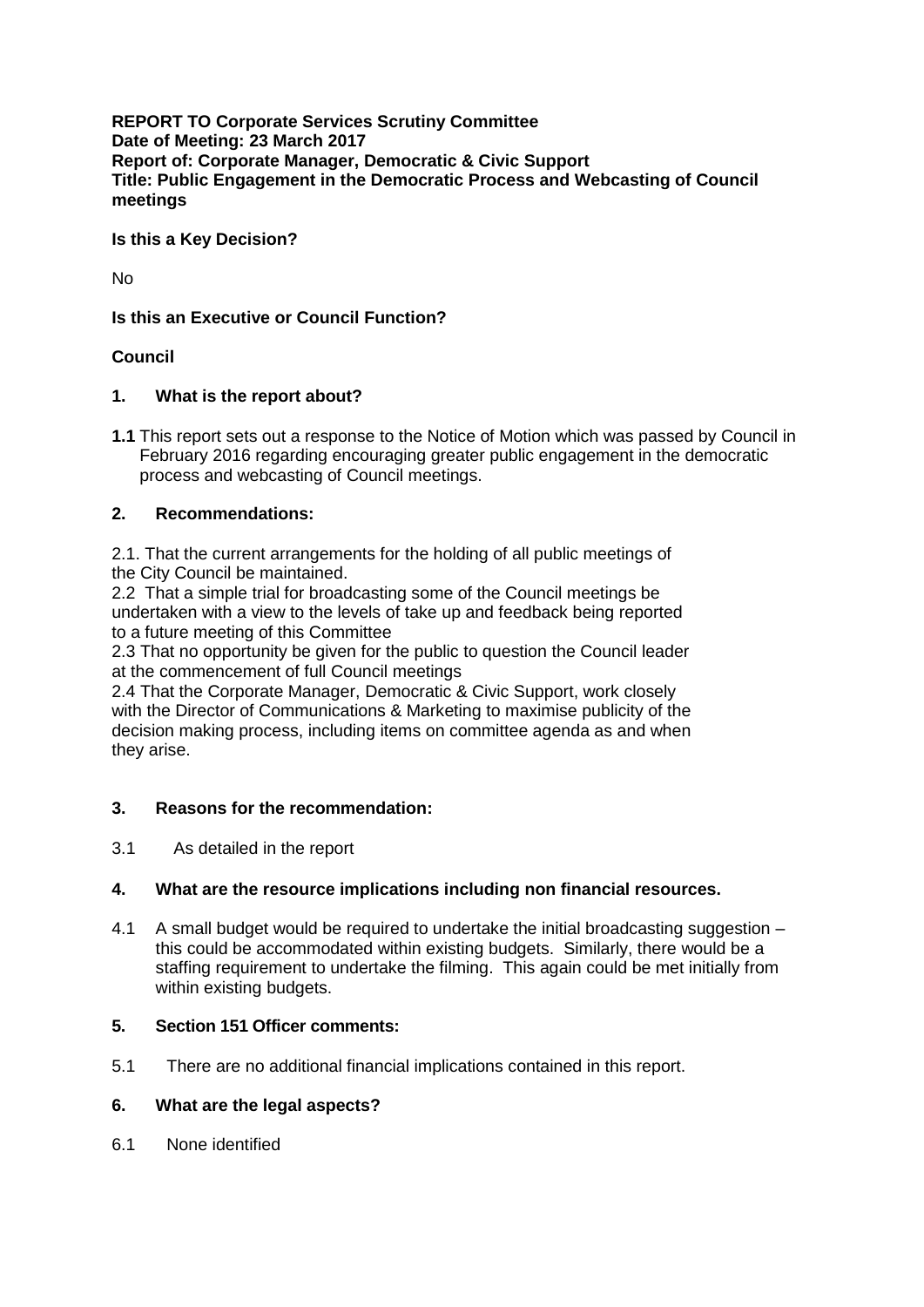## **7. Monitoring Officer's comments:**

7.1 The Monitoring Officer considers that webcasting could promote openness and transparency in Local Government and therefore should be supported.

#### **8. Report details:**

8.1 At the Council meeting held on 23 February 2016, the Council considered and approved the following motion

*"This Council recognises the need to encourage the widest possible public involvement with its meetings and therefore resolves to: a) Support Council Committee meetings and Full Council meetings being held out of the Civic Centre and Guildhall on a rolling basis, giving a greater opportunity for Exeter residents to engage with the Council's decision-making processes; b) Support web broadcasts of Full Council and all Council Committee meetings* 

*(where such meetings are held in The Guildhall and Civic Centre);* 

*c) Support a Question Time to the Council Leader at the commencement of Full Council Meetings. This may or may not include questions written in advance.* 

*The Corporate Manager Democratic and Civic Support is asked to draw together a report on the above proposals, with a report on the practicalities of implementation to be brought to the appropriate Scrutiny Committee at the earliest opportunity."*

8.6 Consideration of this matter has been split down into the three separate elements of the motion.

#### **Meetings being held elsewhere**

- 8.7 At present, all of the Council's official meetings take place in the meeting rooms at the Civic Centre, with meetings of the Council being held at the Guildhall.
- 8.8 The meeting rooms at the Civic Centre have been designed so that they can be hold all of the formal meetings of the Council, with capacity for 100 members of the public to attend and witness proceedings.
- 8.9 This is, in normal circumstances, sufficient. However, there have been a few occasions, where, due to the subject matter being considered, it has not been possible to accommodate all who wished to attend the meeting. This is primarily at Planning Committee.
- 8.10 This was also the case with a Council meeting, when the planning application for the proposed leisure centre complex was considered. As stated above, Council meetings are held at the Guildhall, where the capacity is much smaller at only 100 in total. On this occasion, the capacity issue, together with the contentious nature of the subject matter, meant that not all of the interested parties could be accommodated at the meeting, with a number (estimated to be between 20-30) being kept outside the building. This level of interest in matters is rare, and mainly surrounds planning matters.
- 8.11 The rooms at the Civic Centre, are fitted out with microphones and display screens which assist the running of the meeting, and ensure that those members of the public who physically attend the meetings, can hear and see the proceedings.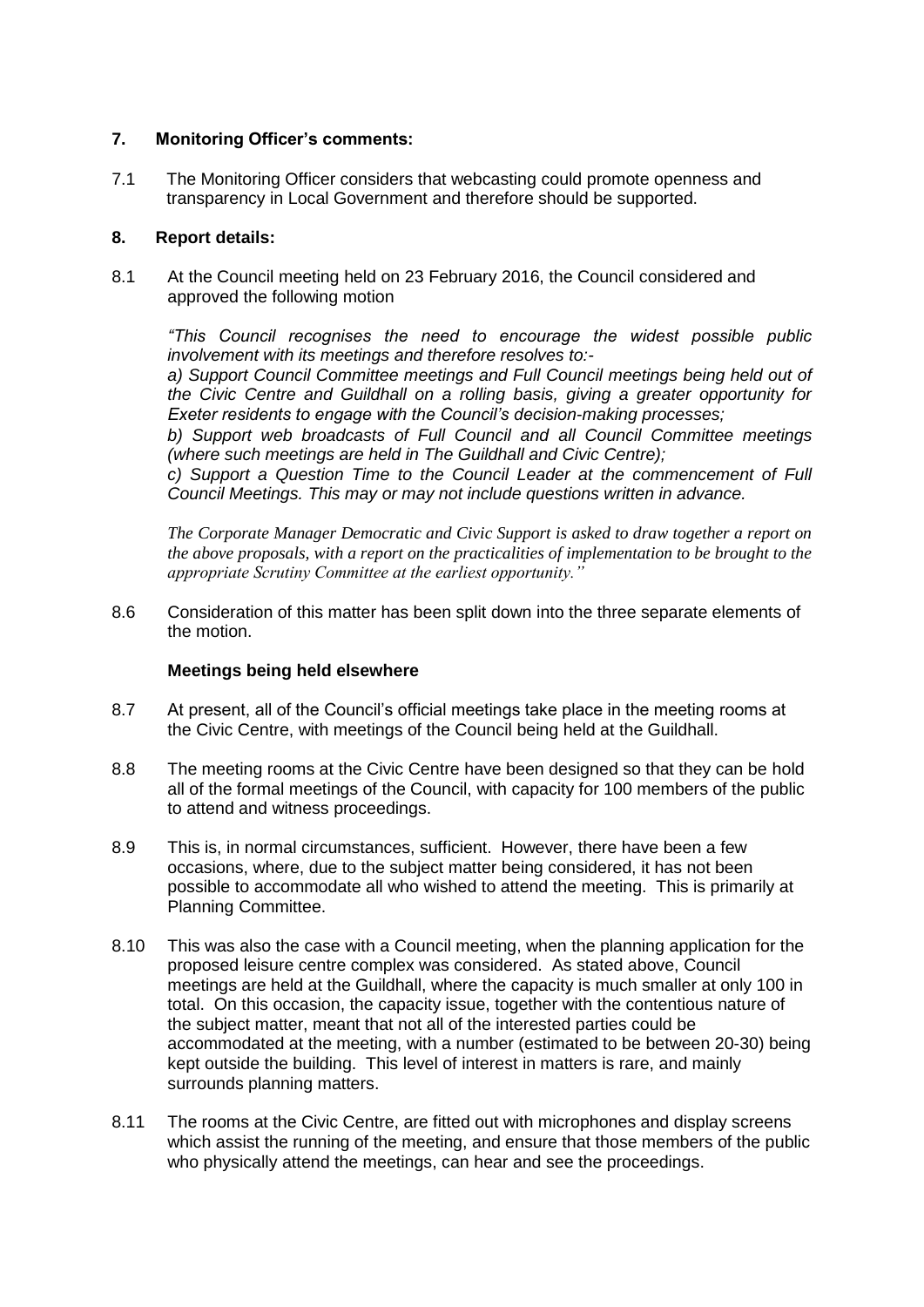- 8.12 The Civic Centre (and Guildhall) are pretty much in the heart of the City, with plenty of availability of public parking and public transport links.
- 8.13 Whilst the concept of holding meetings elsewhere in the City is not unrealistic, the following matters would have to be taken into account:-
	- Finding suitable accommodation elsewhere (including the availability of all necessary equipment), including accessibility requirements;
	- Transportation of necessary equipment which may not be available at the venue (e.g. microphones);
	- Ensuring the appropriate public notice is given of the different location;
	- The costs associated with the hiring of the venues;
	- Staff time and costs in administering the booking of suitable venues, and ensuring their set up in time for the meetings themselves;
	- The availability of accommodation elsewhere up to 18 months ahead of the meeting itself – there is no guarantee that the accommodation booked, would be suitable for the meeting required by the time the meeting came to take place.
- 8.14 There has been no call to move away from meetings held at the Civic Centre (or Guildhall) apart from on occasions when capacity issues for public attendance have been considered. These are rare in number.
- 8.15 As stated above, due to the necessity to ensure accommodation is available well in advance of the meeting date, rooms at the Civic Centre are booked about 18 months in advance. Whilst this can, of course, also be done for alternative accommodation, there is no guarantee that by the time the meeting comes around, that venue remains suitable. For example, we may hire a room in one part of the City which, by the time the meeting comes round, is the complete opposite side of the City to the matter being considered, as well as being too small to accommodate the potential number of public attending.
- 8.16 For these various reasons, it is suggested that the current practice of holding meetings in the Civic Centre (and Guildhall) continue.

#### **Broadcasting of meetings**

- 8.17 The Council does not currently broadcast its meetings.
- 8.18 It is accepted that this is becoming more and more popular amongst councils, and is a way in ensuring that those who are interested in the meetings, yet are unable to attend the meeting, can keep up to date with the decisions being made, either in a live or archived capacity.
- 8.19 Recent events in the City, such as the Cathedral Yard fire, show the appetite amongst the public to keep up to date with such events, and the Council met that interest by live broadcasts, albeit of a very simple nature.
- 8.20 It is not felt that there is a similar level of interest in Council meetings, although it is accepted that some form of broadcasting would open up accessibility to the democratic process, and it is therefore considered appropriate to consider a way in which this can be achieved.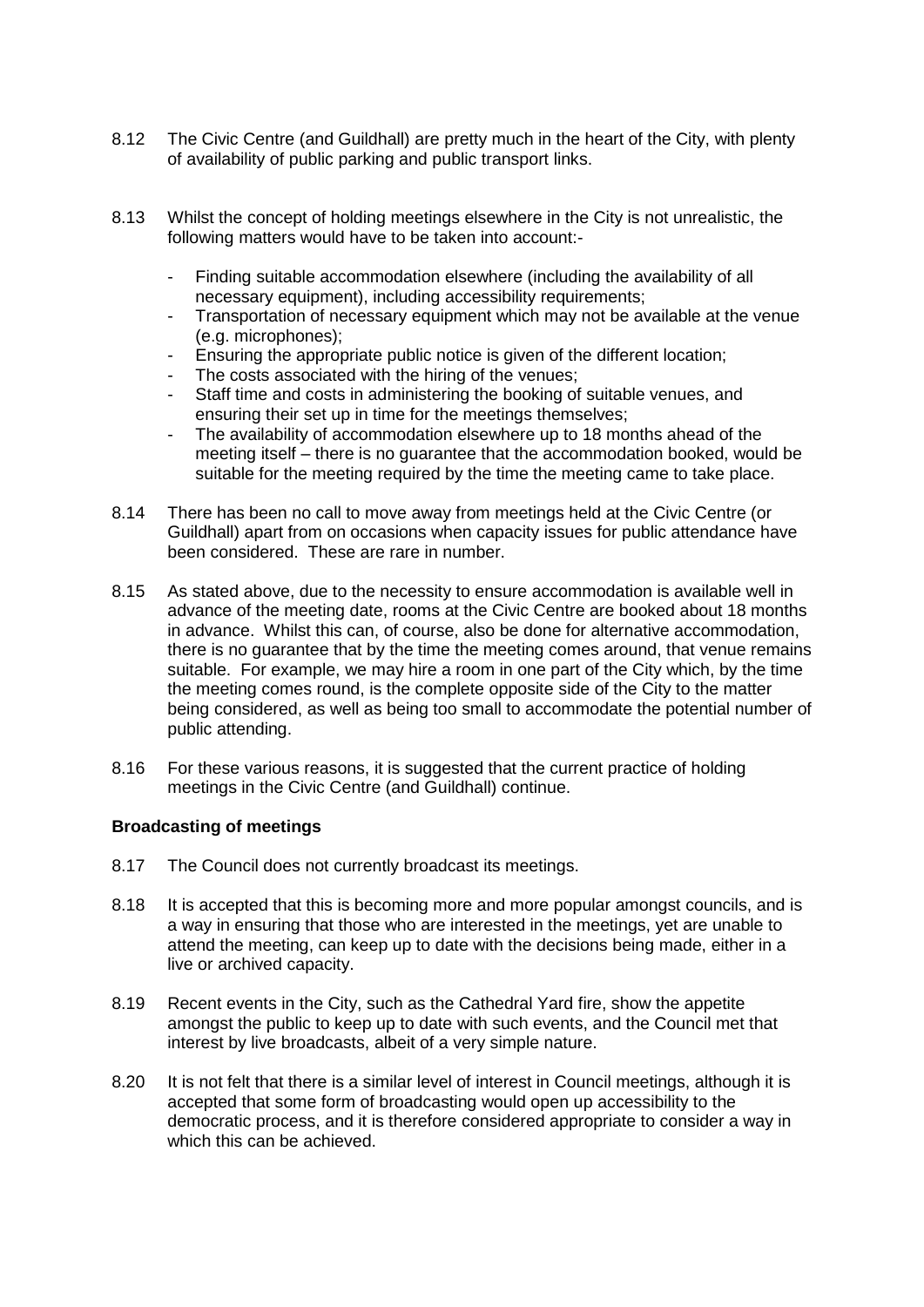- 8.21 Many other authorities who broadcast their meetings have purpose built committee rooms which are only used for committee style meetings. This enables them to set up the rooms in a permanent basis, with all the necessary equipment being similarly permanently installed.
- 8.22 That is not the case with the rooms used for committee meetings by the City Council. The committee rooms at the Civic Centre are not permanently set up in the committee style and format, as they are used for many other types of meetings, which often require a different seating arrangement.
- 8.23 This is even more the case with the Guildhall, which is used for a multitude of purposes, and is only set up in the Council meeting format for Council meetings which are held every 8-10 weeks. It is also a Grade 1 listed building.
- 8.24 This means that the Council would not be able to install equipment such as fixed position microphones or cameras without either making changes to the rooms and the equipment within them, or substantially changing the use of the rooms themselves.
- 8.25 It is therefore suggested that a simple and portable system (such as Facebook Live or similar) be trialled for all public committee meetings over a 6 month period. Such a trial would allow consideration of:-
	- The ease in which the set-up of the equipment can be undertaken;
	- The take up of, and feedback from, those watching the broadcasts either on a live or archived basis;
	- The costs involved in purchasing the necessary equipment, as well as staff costs associated with operating the camera(s) throughout the meeting.

#### **Question time to the Leader of the Council at Council meetings**

- 8.26 There is currently no opportunity for questions by members of the public to be asked of the Leader of the Council at full Council meetings or indeed any meeting.
- 8.27 Members are reminded that at the Council meeting on 24 February 2015, a similar motion to that of February 2016, was considered as follows:-

*Councillor Holland, seconded by Councillor Baldwin, moved a Notice of Motion in the following terms:-*

*Exeter City Council resolved to:-*

*Explore the viability of allowing members of the public to ask questions of this Council at its commencement of Full Council Meetings. This may or may not include questions written in advance. In addition, to consider that the same facility to be afforded at Executive Meetings which may only be restricted to "agenda items". In presenting the Notice of Motion, Councillor Holland stated that this motion sought to engage with the public and encourage them to come along to Council meetings. The public should be able to table questions to Full Council, having submitted them in advance by mid-day on the Friday prior to Full Council, the question and answer part of the agenda should last no longer than 30 minutes. He had bench marked public speaking against other local authorities such as Devon County Council, East Devon District Council, Rotherham, West Yorkshire and Newcastle under Lyme. He asked that the Council support this motion to enable the public to ask questions at Council.* 

*During discussion the following points were raised:-*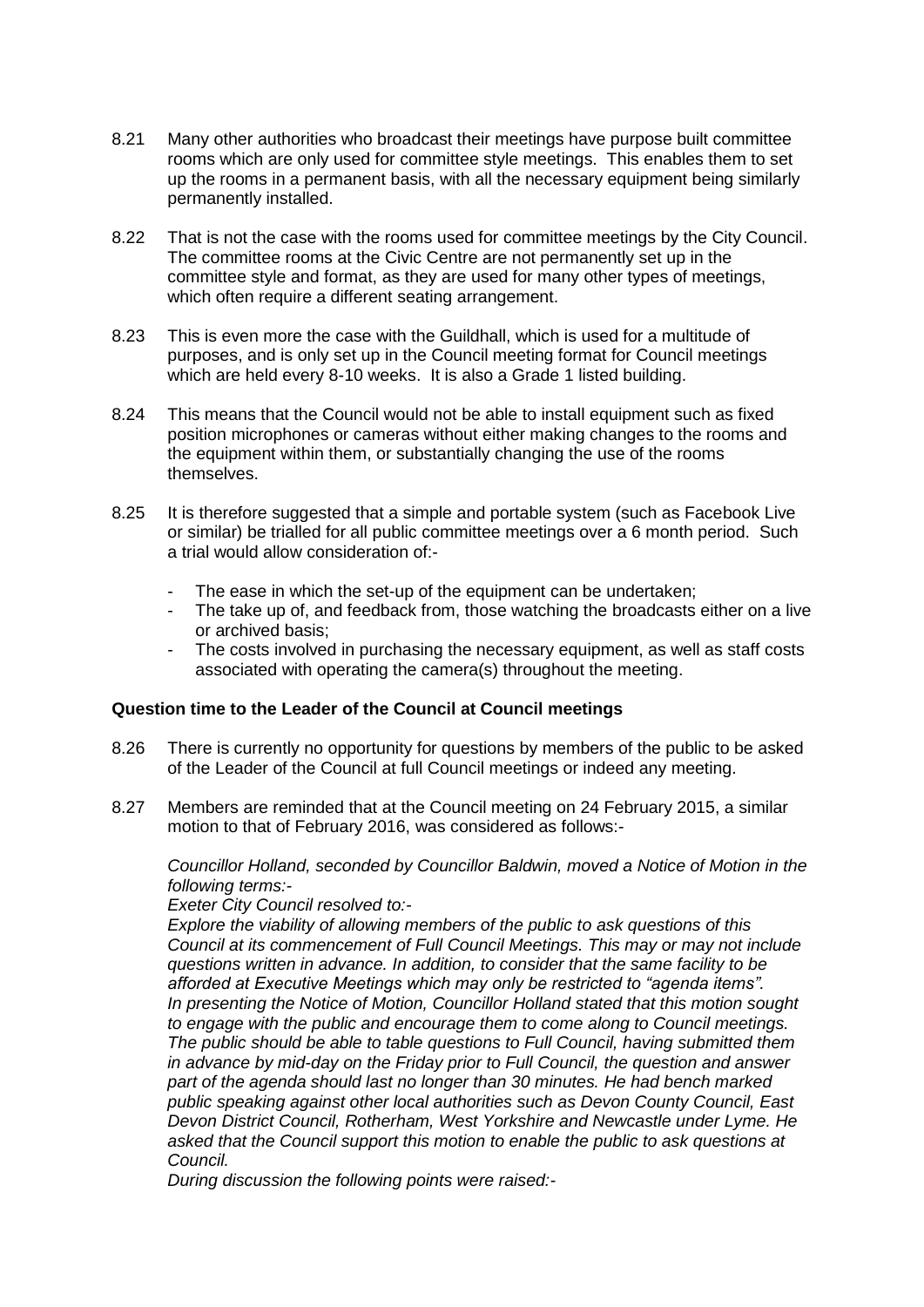□ public speaking was already in place at Exeter Board and the Council's Planning *and Scrutiny Committees* 

 $\Box$  the Council does engage with its residents an example being the budget *consultation in the Express and Echo – which had received over 5,000 responses*   $\Box$  some Members felt that it would be the same few people raising questions and *would be used for promoting political views* 

 $\Box$  Councillors were elected to represent their residents and the majority of the public *were too busy to attend Council meetings.*

*Councillor Baldwin, in seconding the motion, stated that the public engagement at Exeter Board, Planning Committee and Scrutiny Committees worked well and that, as long at questions at Council did not dominate meetings, there should be a mechanism in place to allow questions from the public.* 

*Whilst the majority of Members opposed the motion, other Members felt that there was a need to enable the public to ask questions at Council. The Motion was put to the vote and lost.*

- 8.28 It is felt that little has changed since the Council's consideration of this matter in 2015.
- 8.29 However, members may be interested to know that since that date, the Council has recorded the following numbers of public speakers at its meetings:-
	- Planning a total of 105 (averaging 4 per meeting) all of whom were speaking either in favour or opposition of a particular planning application
	- Corporate Services Scrutiny (formerly Resources) a total of 2
	- People Scrutiny (formerly Community) a total of 3
	- Place Scrutiny (formerly Economy) a total of  $6$
	- Licensing Committee a total of 10 (all of whom were the applicants for the licences under consideration)
	- Council 9. Public speaking is not normally permitted but was on the occasion of the consideration of the planning application concerning the proposed leisure complex.
- 8.30 These numbers show that, with the exception of planning applications, there is little appetite from members of the public to address formal council meetings despite there being appropriate mechanisms for so doing.
- 8.31 It is therefore suggested that no additional provision be made for public questions at Council meetings.

#### **Greater publicity**

- 8.32 With the exception of the more contentious matters (particularly planning applications), attendance by members of the public and press at council meetings, and that of its committees, is minimal, and in some respects non-existent.
- 8.33 Whilst all agenda and supporting papers (with the exception of those relating to Part 2 items) are published on the Council's internet in accordance with statutory requirements, little interest in shown in much of the decision making process undertaken by the various committees.